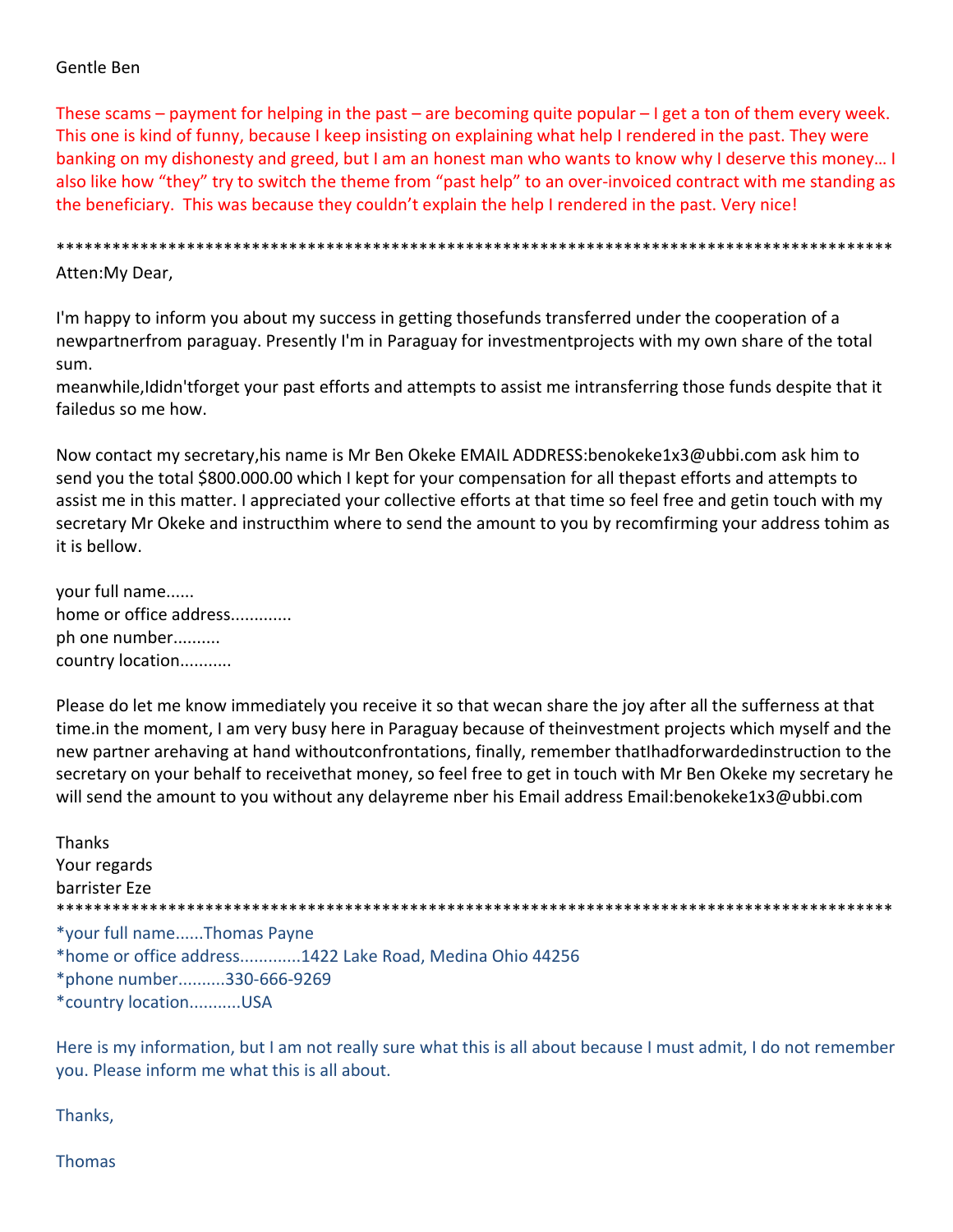\*\*\*\*\*\*\*\*\*\*\*\*\*\*\*\*\*\*\*\*\*\*\*\*\*\*\*\*\*\*\*\*\*\*\*\*\*\*\*\*\*\*\*\*\*\*\*\*\*\*\*\*\*\*\*\*\*\*\*\*\*\*\*\*\*\*\*\*\*\*\*\*\*\*\*\*\*\*\*\*\*\*\*\*\*\*\*\*\*\*

Hello Thomas Payne ,

I received your email regarding the bank draft that my Boss left on your behalf, however he instructed me to send the bank draft to you when you contact me for it before he traveled out of this country for business projects.

Now let me know how you want to receive this Bank Draft of \$800.000.00. Are you coming to pick it up here yourself? or do you want me to send it to you? I prefer you come down here in Republique Du Benin it will be easier for us to handle it, but if you can not come over here,then you get back to me and let me know how you want to have the bank draft.

Note that if you can not come down here the only way i can send you the bank draft should be through a reliable courier service company they can easily deliver your parcel to you at your door step within 48hours. So incase if you are not coming yourself, send your full current contact informations to me, fill all the gaps below and send it back to me,and it will enable me register your draft in courier company and within 48hours they will deliver your parcel to you at your door step.You will be require to send mailing fee via Western Union Money Transfer if you are not ready to come down here to pick up the Bank Draft.

| <b>FULL NAME</b>               |     |                       |
|--------------------------------|-----|-----------------------|
| <b>CURRENT MAILING ADDRESS</b> |     | <b>HOME TELEPHONE</b> |
| <b>OFFICE NUMBER</b>           | SFX |                       |
| <b>COUNTRY</b>                 |     |                       |
|                                |     |                       |
| AGF.                           |     |                       |

Send the information immediately if you are not coming here in person, i will make enquiry from the Courier Service Company to confirm what it will cost you for sending the draft to your destination address.

| Regards,                                                                                                                           |
|------------------------------------------------------------------------------------------------------------------------------------|
| Mr.Ben Okeke                                                                                                                       |
|                                                                                                                                    |
| You never answered my question - what is this all about? I don't know you or your boss. Are you sure you have<br>the right person? |

Let me know,

Thomas

\*\*\*\*\*\*\*\*\*\*\*\*\*\*\*\*\*\*\*\*\*\*\*\*\*\*\*\*\*\*\*\*\*\*\*\*\*\*\*\*\*\*\*\*\*\*\*\*\*\*\*\*\*\*\*\*\*\*\*\*\*\*\*\*\*\*\*\*\*\*\*\*\*\*\*\*\*\*\*\*\*\*\*\*\*\*\*\*\*\*

Hello Thomas Payne,

The content of your mail is well noted , It not surpose to cost you any money , But is to due you can not be able to come down here to pick up the BANK DARFT ,We have to pay the delivery comepany before they can delivery it to your home address, If you like to come down here then you can come and pick the BANK DRAFt without paying any charge.

The cost of the delivery is only \$350.00 and your bank draft will be delivery to you within 48hours immediately after receiving the money you will send according to the company.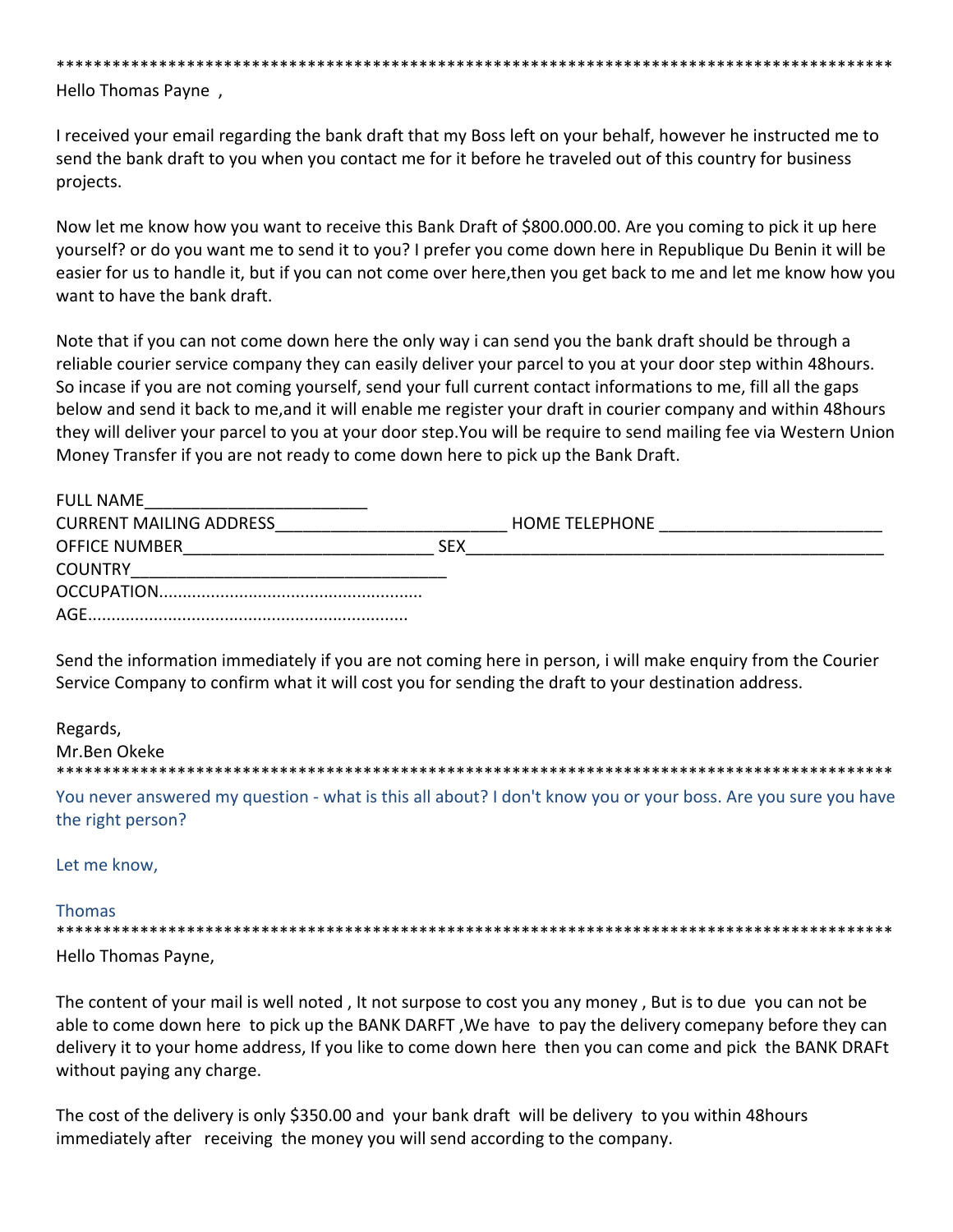This is the information where you can send the money if you can not be able to come .You can send the money via westernunion money tranfer.

Receiver Name/ Isaac Ozoemene Country /Cotonou / benin Republic Tex Question/ To Whom? Answer/ Isaac

The send the M T C N immediately after to enable us finalize everything once and for all. I will be looking forward to hear from you as soon as possible.

Thanks Mr Ben Okeke \*\*\*\*\*\*\*\*\*\*\*\*\*\*\*\*\*\*\*\*\*\*\*\*\*\*\*\*\*\*\*\*\*\*\*\*\*\*\*\*\*\*\*\*\*\*\*\*\*\*\*\*\*\*\*\*\*\*\*\*\*\*\*\*\*\*\*\*\*\*\*\*\*\*\*\*\*\*\*\*\*\*\*\*\*\*\*\*\*\* Can you read? Try reading my emails and then respond to me. I didn't say one thing about money, and delivery fees are not the problem ‐ I realize that there is a cost here. Here is what I wrote; \*You never answered my question ‐ what is this all about? I don't know you or \*your boss. Are you sure you have the right person? \* \*Let me know, \* \*Thomas If you don't know how to read emails, please put me in touch with someone who does. Thomas \*\*\*\*\*\*\*\*\*\*\*\*\*\*\*\*\*\*\*\*\*\*\*\*\*\*\*\*\*\*\*\*\*\*\*\*\*\*\*\*\*\*\*\*\*\*\*\*\*\*\*\*\*\*\*\*\*\*\*\*\*\*\*\*\*\*\*\*\*\*\*\*\*\*\*\*\*\*\*\*\*\*\*\*\*\*\*\*\*\*

Hello Thomas Payne,

The content of your email is well noted , I am just an ordinary secreatry to Barrister Peter Eze , I was to ld by my boss to mail you the Bank draft once you ask for it, I don't know the kind bussiness you did with him, He gave me all your information to delivery your bank draft to you, If you can be able to send the money immediately your bank draft will be mailing to you within 48hours that is all i know.

I don't think that there is any other thing you want from me .I tried to reach my boss immediately i got your emailbut he could never respound to my email yet, Your bank draft is with me now so if you can come down here to pickup the bank draft that willl be fine.

I will be looking forward to hear from you as soon as possible.

| <b>Thanks</b> |
|---------------|
| Mr Ben Okeke  |
|               |
| Ben;          |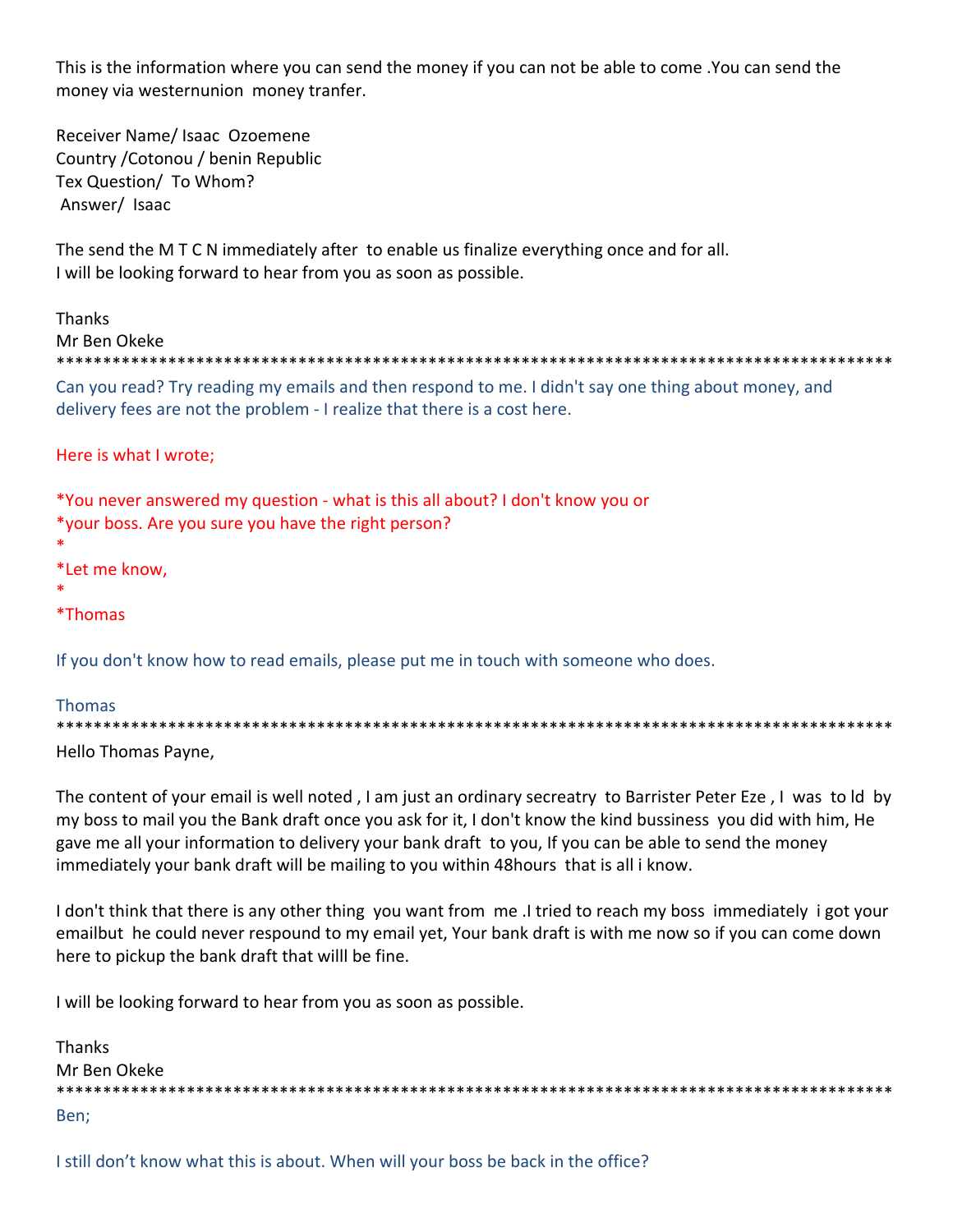#### **Thomas**

Hello Thomas Payne,

The content of your email is well noted, I am just an ordinary secreatry to Barrister Peter Eze, I was to ld by my boss to mail you the Bank draft once you ask for it, I don't know the kind bussiness you did with him, He gave me all your information to delivery your bank draft to you, If you can be able to send the money immediately your bank draft will be mailing to you within 48 hours that is all i know.

I don't think that there is any other thing you want from me. I tried to reach my boss immediately i got your emailbut he could never respound to my email yet, Your bank draft is with me now so if you can come down here to pickup the bank draft that willl be fine.

I will be looking forward to hear from you as soon as possible.

**Thanks** Mr Ben Okeke \*\*\*\*\*\*\*\*\*\*\*\*\*\*\*\*\*\*\*\*\*\*\*\*\*\*\* I need to speak to your boss about this. Does he have an email address? When is he due back?

#### **Thomas**

Attn; Thomas Payne,

How are today together with your family, Meanwhile; I receivery your mail that you want to talk with my boss well that is very fine my dear Therefore; This is the mail of my boss below; (barristerpetereze3@rocketmail.com)

Now i am waiting to hear from you immediately you contact my boss to know what talk with him and to enable me what i am doing about your funds ok.

Your urgent reply needed immediately ok.

**Thanks** Mr Ben Okeke 

Peter Eze:

I need to speak with you about this money that your secretary has been instructed to send to me. To be honest, I do not know what this is all about, and asking your secretary any question has proved useless, because he doesn't seem to know much about anything. Please contact me concerning this money.

Thank you,

**Thomas** Atten: Thomas Payne,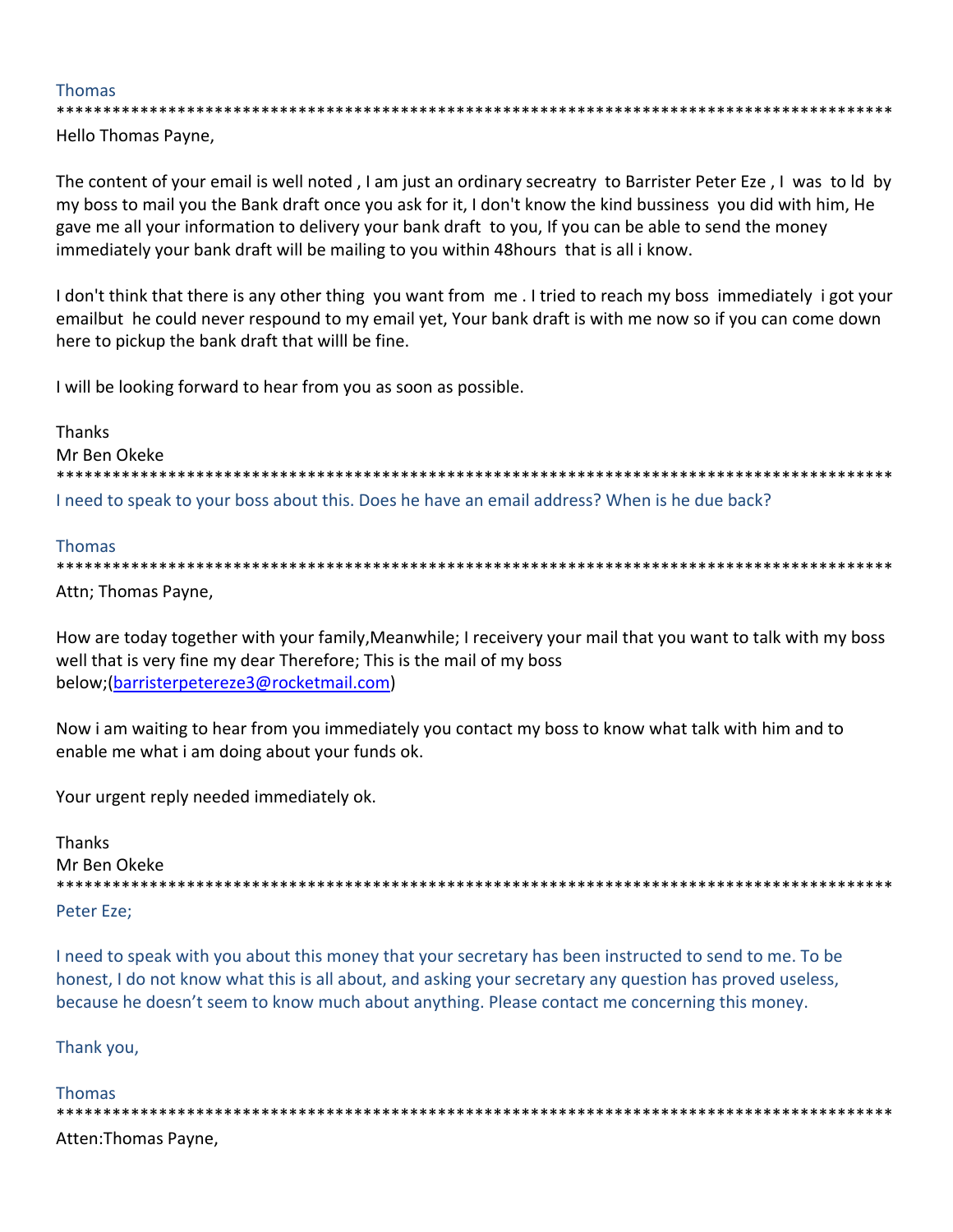The receipt of your update well understood, meanwhile am very busy here in Paraguay because of some important project i have at hand but i have advise my attorney in Benin Republic United Nation to release all document cover your bank draft that i was left with my secretary and with help of my attorney Mr Anthony O. Ubanagwu he will help my secretary Mr Ben Okeke deposit your bank draft with official bank in Benin Republic for immediately transfer into your account as soon as you called him today.

I have called him this morning and he promise to help make sure that your draft \$800.000.00 transfer into your destination account in USA once you call him today, Therefore try to make sure that you call him once you receive this massage to aneble him help in your favour because the young man is very busy over thier in Benin Republic and he told me inconversation this morning that without him receive your call that he can not make any effort regarding your draft i left with my secretary. Please called him with bellow information since i have inform him about you this morning.

Contact Person: Barrister Anthony Ubanagwu.

Phone Number: +229‐9310‐6238. Thanks for Understood in this matter.

# Barrister peter Eze \*\*\*\*\*\*\*\*\*\*\*\*\*\*\*\*\*\*\*\*\*\*\*\*\*\*\*\*\*\*\*\*\*\*\*\*\*\*\*\*\*\*\*\*\*\*\*\*\*\*\*\*\*\*\*\*\*\*\*\*\*\*\*\*\*\*\*\*\*\*\*\*\*\*\*\*\*\*\*\*\*\*\*\*\*\*\*\*\*\*

Barrister Peter Eze;

What I was trying to explain to your idiot secretary was that I don't know what this is all about. Why are you trying to send me money? In my first email to you, I said that I didn't remember you, could you please explain who you were and what this was all about. I tried to explain this to your secretary, but he doesn't seem to know a lot about anything. I realize that secretaries aren't the brightest people on earth (my secretary Jenna Jameson is an idiot too, but she has some huge knockers, so I keep her around); but I am totally clueless as to who you are, and what business we had in the past. Please let me know.

# Thanks,

#### Thomas \*\*\*\*\*\*\*\*\*\*\*\*\*\*\*\*\*\*\*\*\*\*\*\*\*\*\*\*\*\*\*\*\*\*\*\*\*\*\*\*\*\*\*\*\*\*\*\*\*\*\*\*\*\*\*\*\*\*\*\*\*\*\*\*\*\*\*\*\*\*\*\*\*\*\*\*\*\*\*\*\*\*\*\*\*\*\*\*\*\*

# Dear Mr Thomas Payne,

Thank for update once again today, well It is important to let you know that the money coming to you is an over invoice sum from different contracts and the funds has been floating in a suspence account of the CENTRAL BANK OF WEST AFRICAN STATES before we choose you an investor to stand as the beneficiary for the claims. Please,stop contacting anybody except me and Zenith Bank Plc Benin Republic in charge of your payment file right now. Here is Zenith Bank of Benin Republic contact information.

Contact Person: Dr Collins Uzo. Director General Zenith Bank of Benin Republic Branch Head Office. Email: zbank83@yahoo.fr Phone: +229 98199062.

As soon as you get in touch with Zenith Bank of Benin Republic with bank your deposit information the fund approve in your favour will credit into your destination bank information without delay again, So if you like to cliam the payment as we make the arrangement in your favour kindly make sure that you contact Zenith Bank of Benin Republic today with your bank information where transfer the total payment in draft to you, They will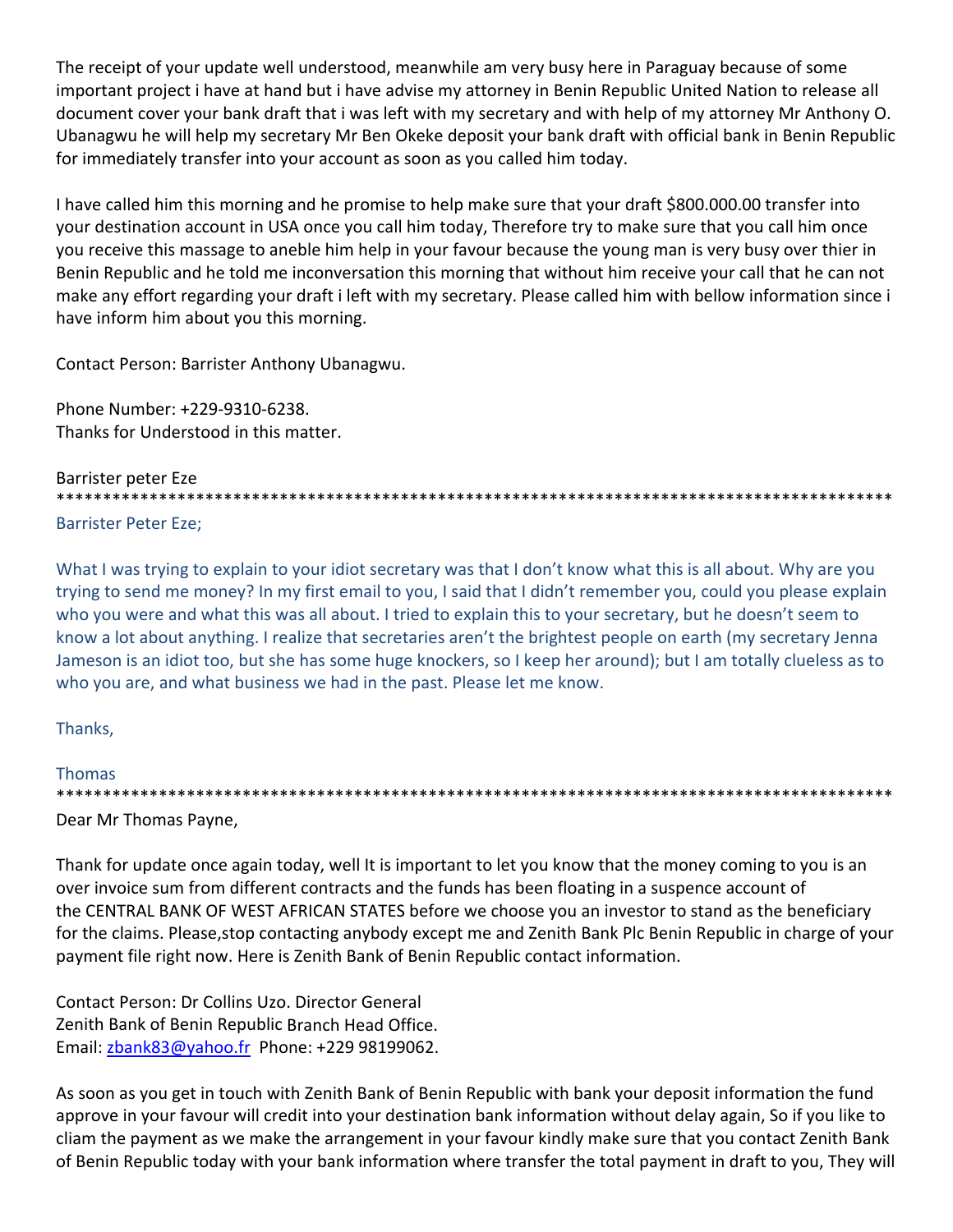release further instruction on how they will transfer the fund \$800.000.00 usd into account information once you contact them in this matter since all docement cover the fund was issue in your name.

Dont wast more time as soon as you go through this massage if you prefer to receive the fund approve for KTT transfer into your bank information, contact bank immediately and let me know in advance, Meanwhile am busy here because of some project i have at hand and this massage will be my last update to you because i can not to check email as for next week because important atctivities we going thouth hear so any further information get in touch with my Secretary because he will make sure that the fund transfer to you okay.

# Thanks

Barrister Peter Eze in payment office Central Bank of Benin Republic West African States. Approved in favour of Mr Thomas, USA Citizen. \*\*\*\*\*\*\*\*\*\*\*\*\*\*\*\*\*\*\*\*\*\*\*\*\*\*\*\*\*\*\*\*\*\*\*\*\*\*\*\*\*\*\*\*\*\*\*\*\*\*\*\*\*\*\*\*\*\*\*\*\*\*\*\*\*\*\*\*\*\*\*\*\*\*\*\*\*\*\*\*\*\*\*\*\*\*\*\*\*\*

I wrote an email asking about the money and how you know me and all you can talk about is giving me a massage? Sorry, butt-pirate, I don't go that way. You see, I like girls. In your last email, you tell me that this is an over‐invoiced sum from different contracts – what does this have to do with me??? Now you say you want me to stand in as beneficiary to these funds? Then what was all this nonsense that you and your moronic secretary were talking about – money you owed me for my help in the past? Are you stupid? If you can't remember what you say, try reading you own emails. You will be as confused as I am…

#### Thomas

\*\*\*\*\*\*\*\*\*\*\*\*\*\*\*\*\*\*\*\*\*\*\*\*\*\*\*\*\*\*\*\*\*\*\*\*\*\*\*\*\*\*\*\*\*\*\*\*\*\*\*\*\*\*\*\*\*\*\*\*\*\*\*\*\*\*\*\*\*\*\*\*\*\*\*\*\*\*\*\*\*\*\*\*\*\*\*\*\*\*

Atten:Thomas Payne,

Thanks for massage, am secretary Mr Ben Okeke in cotonou Benin Republic, We have receive your FUND AGREEMENT PEPER WORK obtain regarding your fund my boss Barrister Peter Eze sign in your favour in the office of Central Bank of Benin Republic, the agreement is under attach this massage, please go through the massage and follow every instruction obtain in your transaction from Central Bank of Benin as soon as possible since my director signed before thing will be later.

IMPORTANT/ According to the boards service Central Bank of Benin Republic West African your draft check contains your fund 800.000.00 US Dollars will be cancel as government properties fund within 3 bank working days started from today if you fail to comply with advise.

Thanks for Understood in this matter.

Secretary Mr Ben Okeke.

\*\*\*\*\*\*\*\*\*\*\*\*\*\*\*\*\*\*\*\*\*\*\*\*\*\*\*\*\*\*\*\*\*\*\*\*\*\*\*\*\*\*\*\*\*\*\*\*\*\*\*\*\*\*\*\*\*\*\*\*\*\*\*\*\*\*\*\*\*\*\*\*\*\*\*\*\*\*\*\*\*\*\*\*\*\*\*\*\*\* I'm still waiting to hear back from your boss. And don't you start in on offering me a massage too. Ask your

fudge‐packing boss for one. I'm sure you will get what you deserve plus a whole lot more. If I am to understand your poorly-written email, you are suggesting that the government is, for some unknown reason, going to cancel a certified check drawn on a legitimate financial institution and that this money will become government property? You can't really be this stupid, can you? I know you are just a lowly, pathetic, mindless secretary – but come on now, you can't be serious? What qualifications are required to become a secretary in your country? Not too many, I am guessing, besides giving homosexual massages, of course. If you don't mind, I will continue this deal with your boss and I prefer that you do not contact me anymore. I realize that your boss isn't much smarter than you are, but I'll take my chances with him.